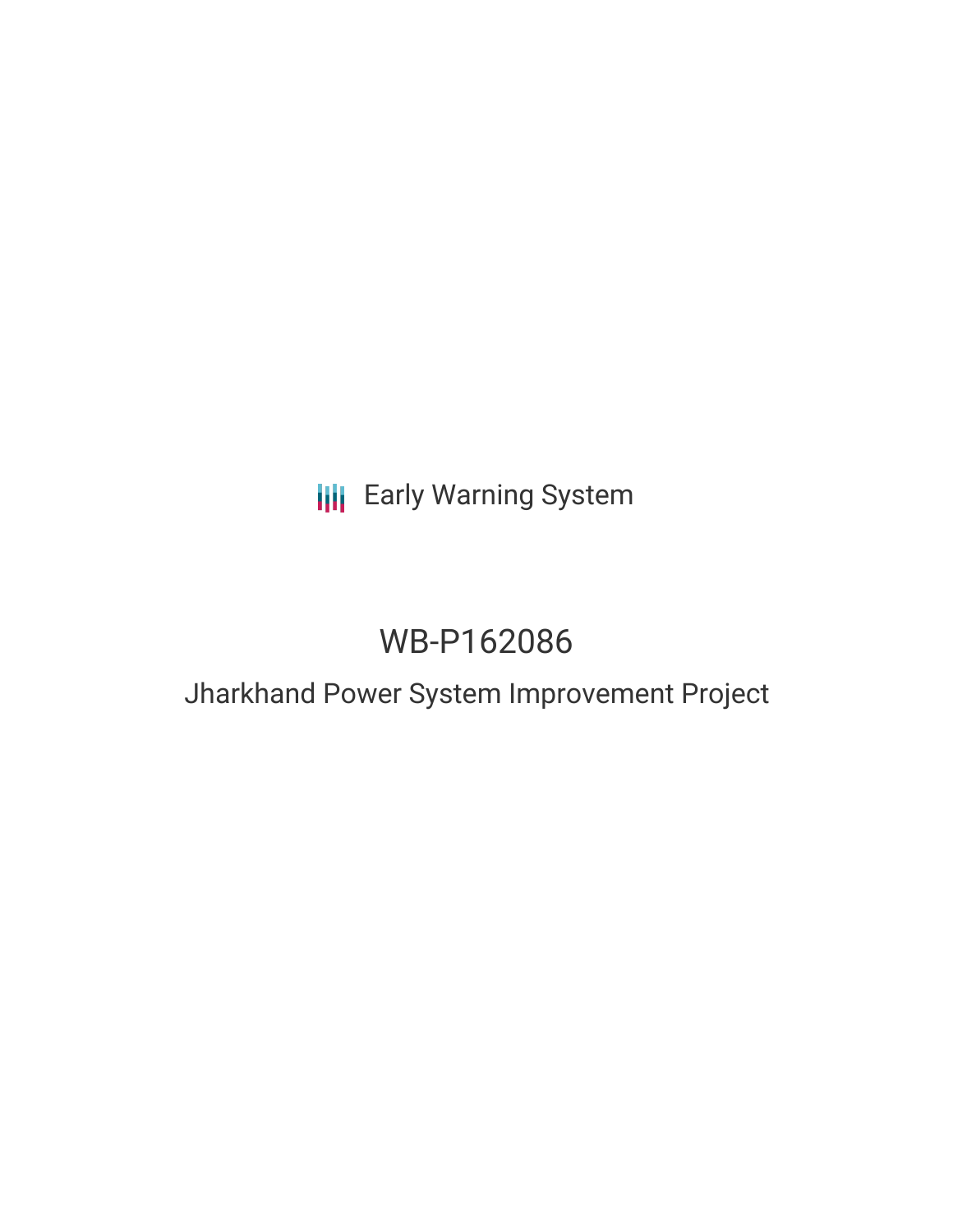

### **Quick Facts**

| <b>Countries</b>               | India               |
|--------------------------------|---------------------|
| <b>Specific Location</b>       | Jharkhand           |
| <b>Financial Institutions</b>  | World Bank (WB)     |
| <b>Status</b>                  | Active              |
| <b>Bank Risk Rating</b>        | B                   |
| <b>Voting Date</b>             | 2018-10-01          |
| <b>Borrower</b>                | Government of India |
| <b>Sectors</b>                 | Energy              |
| <b>Investment Type(s)</b>      | Loan                |
| <b>Investment Amount (USD)</b> | \$310.00 million    |
| <b>Project Cost (USD)</b>      | \$480.00 million    |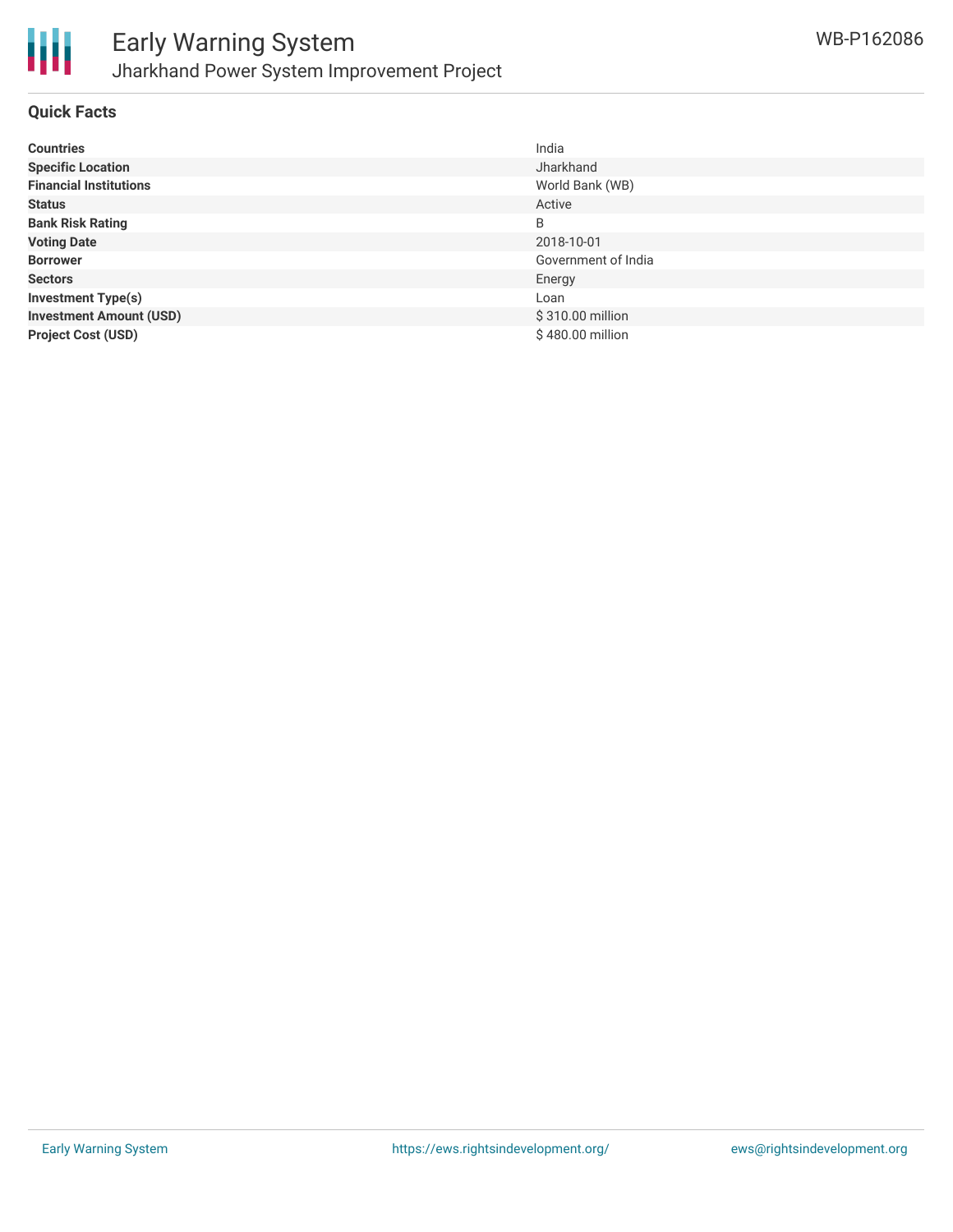

### **Project Description**

According to the bank document, the project development objectives are "to increase the transmission capacity of electricity network in the state of Jharkhand and strengthen the institutional capacity of state-owned power transmission and distribution utilities.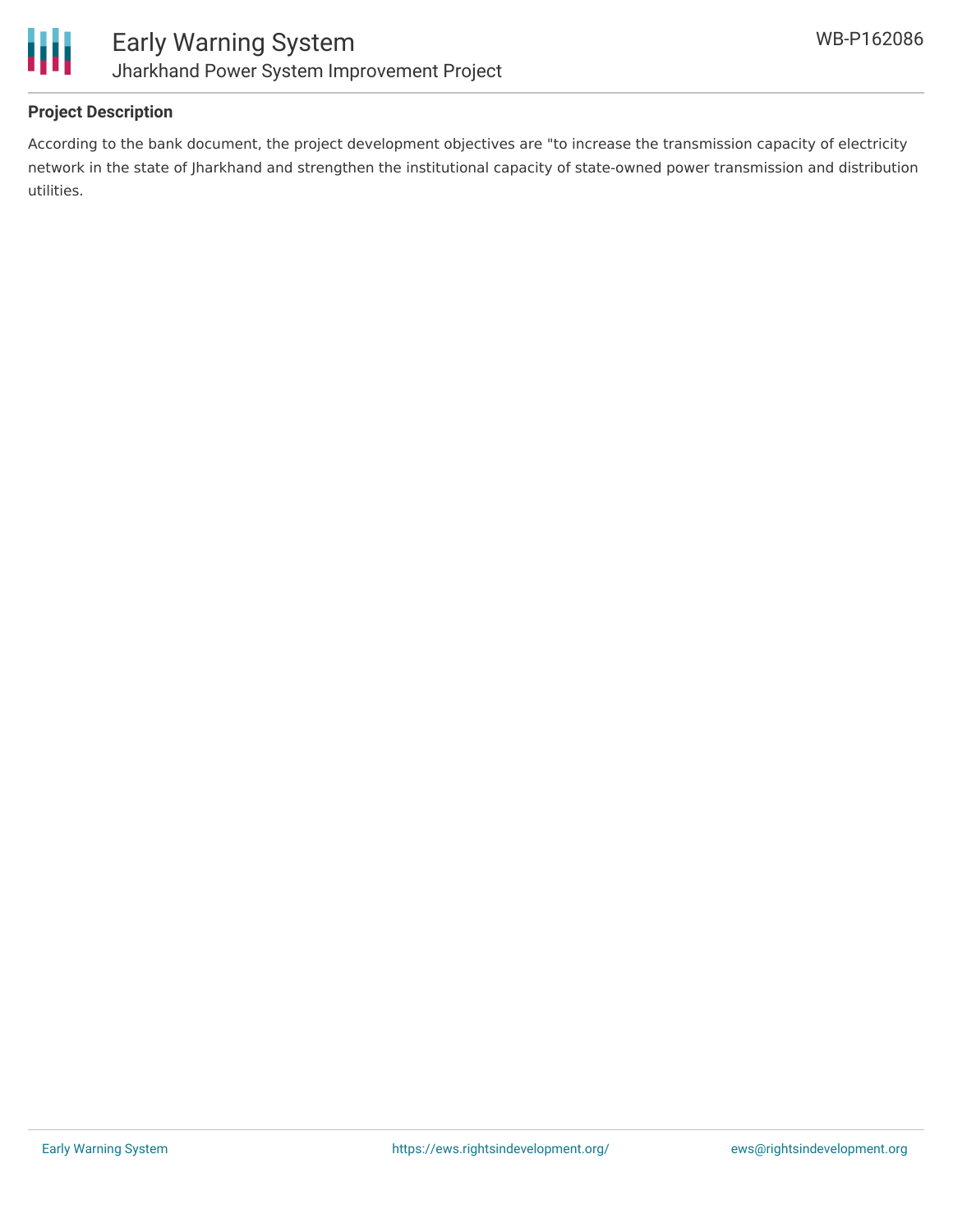

### **Investment Description**

World Bank (WB)

Co-financing: Borrower US\$ 170 million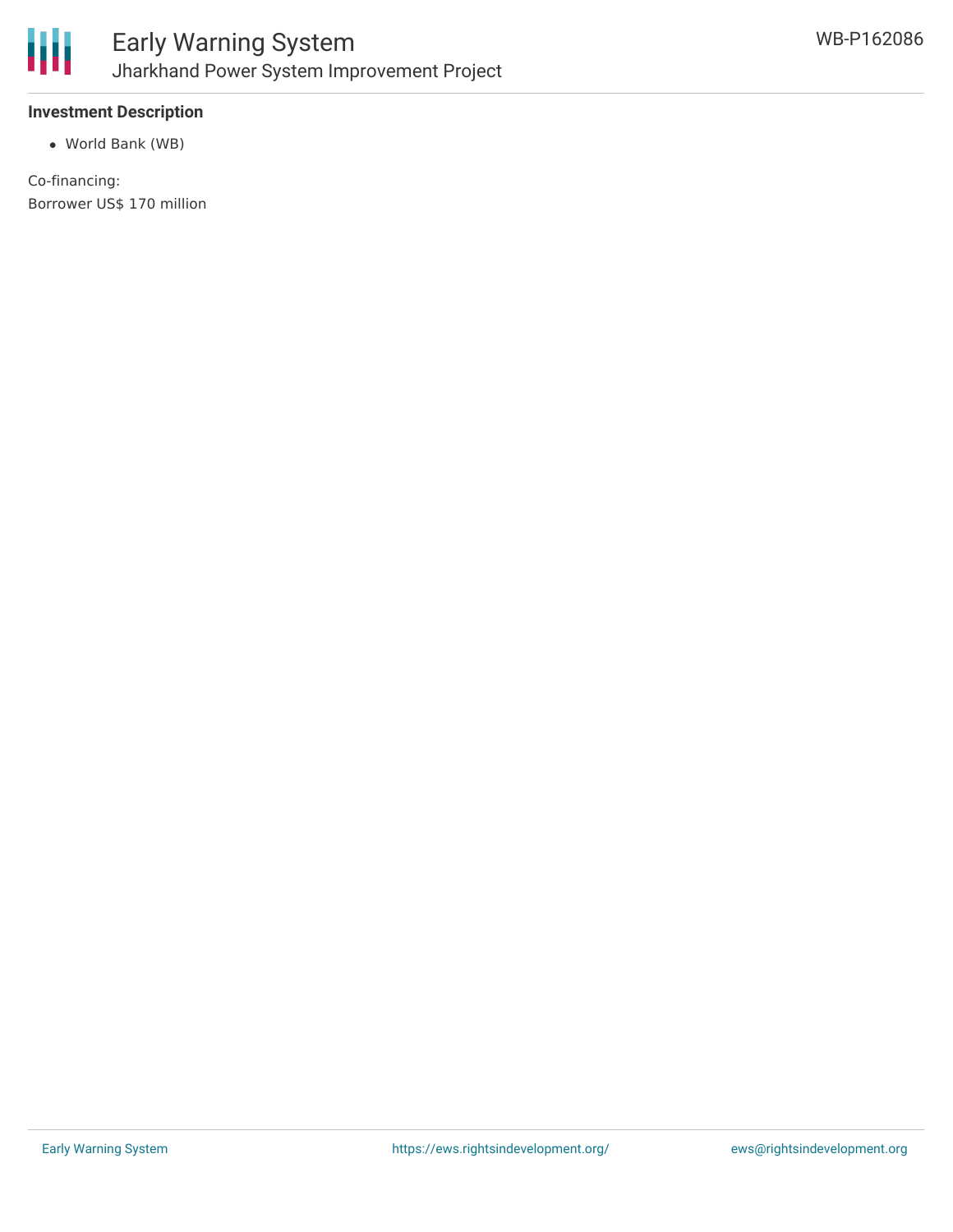

## Early Warning System Jharkhand Power System Improvement Project

| <b>Private Actor 1</b> | <b>Private Actor</b><br>l Role. | <b>Private Actor</b><br>1 Sector | <b>Relation</b> | <b>Private Actor 2</b>              | <b>Private Actor</b><br>2 Role | <b>Private Actor</b><br>2 Sector |
|------------------------|---------------------------------|----------------------------------|-----------------|-------------------------------------|--------------------------------|----------------------------------|
|                        | $\overline{\phantom{0}}$        |                                  |                 | Jharkhand Bijli Vitran Nigam Ltd    | Client                         |                                  |
|                        | . .                             | ۰                                |                 | Jharkhand Urja Sancharan Nigam Ltd. | Client                         |                                  |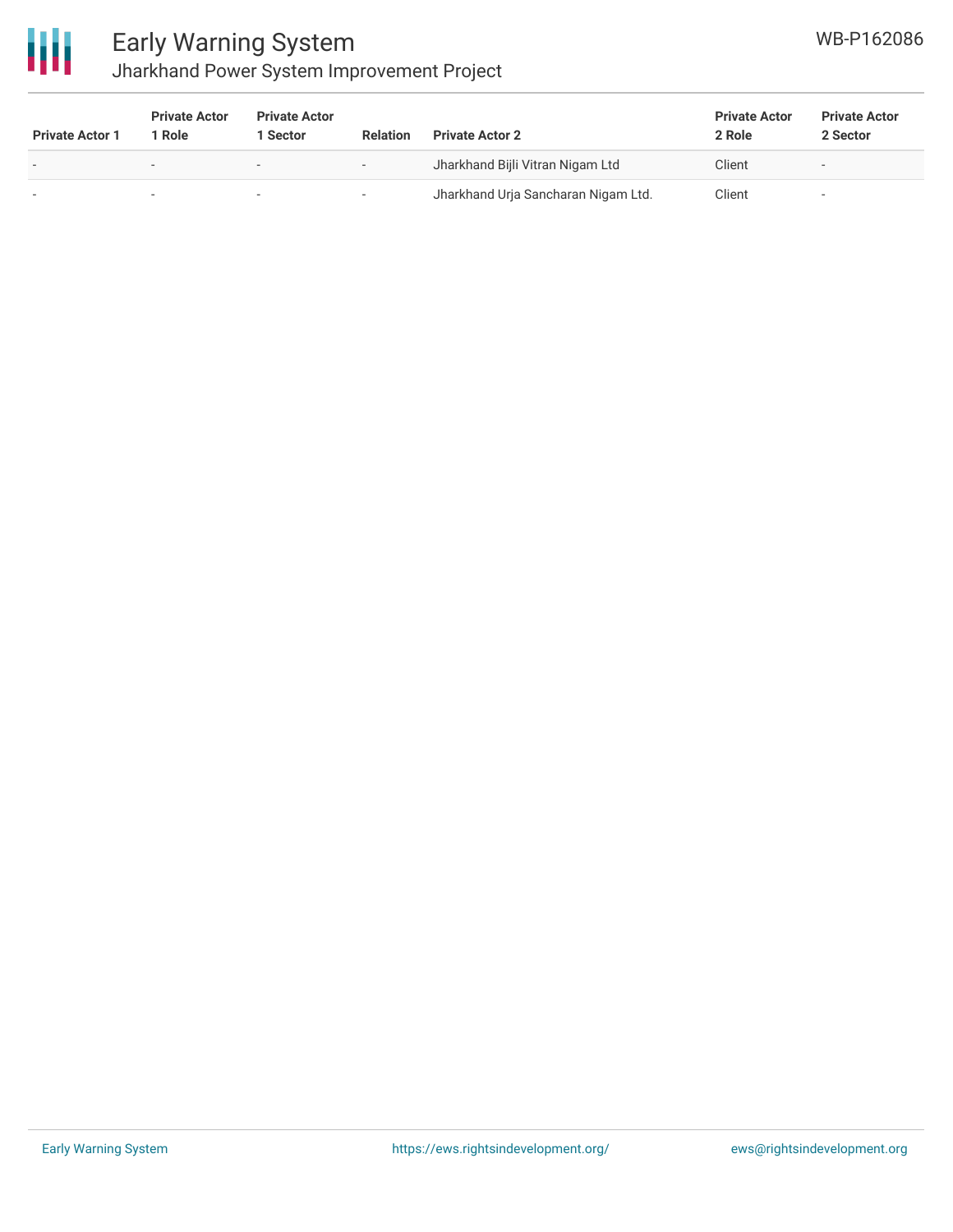

### **Contact Information**

### **World Bank**

Task Team Leader(s): Amol Gupta, Kavita Saraswat, Bipulendu Narayan Singh

### **ACCOUNTABILITY MECHANISM OF WORLD BANK**

The World Bank Inspection Panel is the independent complaint mechanism and fact-finding body for people who believe they are likely to be, or have been, adversely affected by a World Bank-financed project. If you submit a complaint to the Inspection Panel, they may investigate to assess whether the World Bank is following its own policies and procedures for preventing harm to people or the environment. You can contact the Inspection Panel or submit a complaint by emailing ipanel@worldbank.org. You can learn more about the Inspection Panel and how to file a complaint at: <http://ewebapps.worldbank.org/apps/ip/Pages/Home.aspx> .